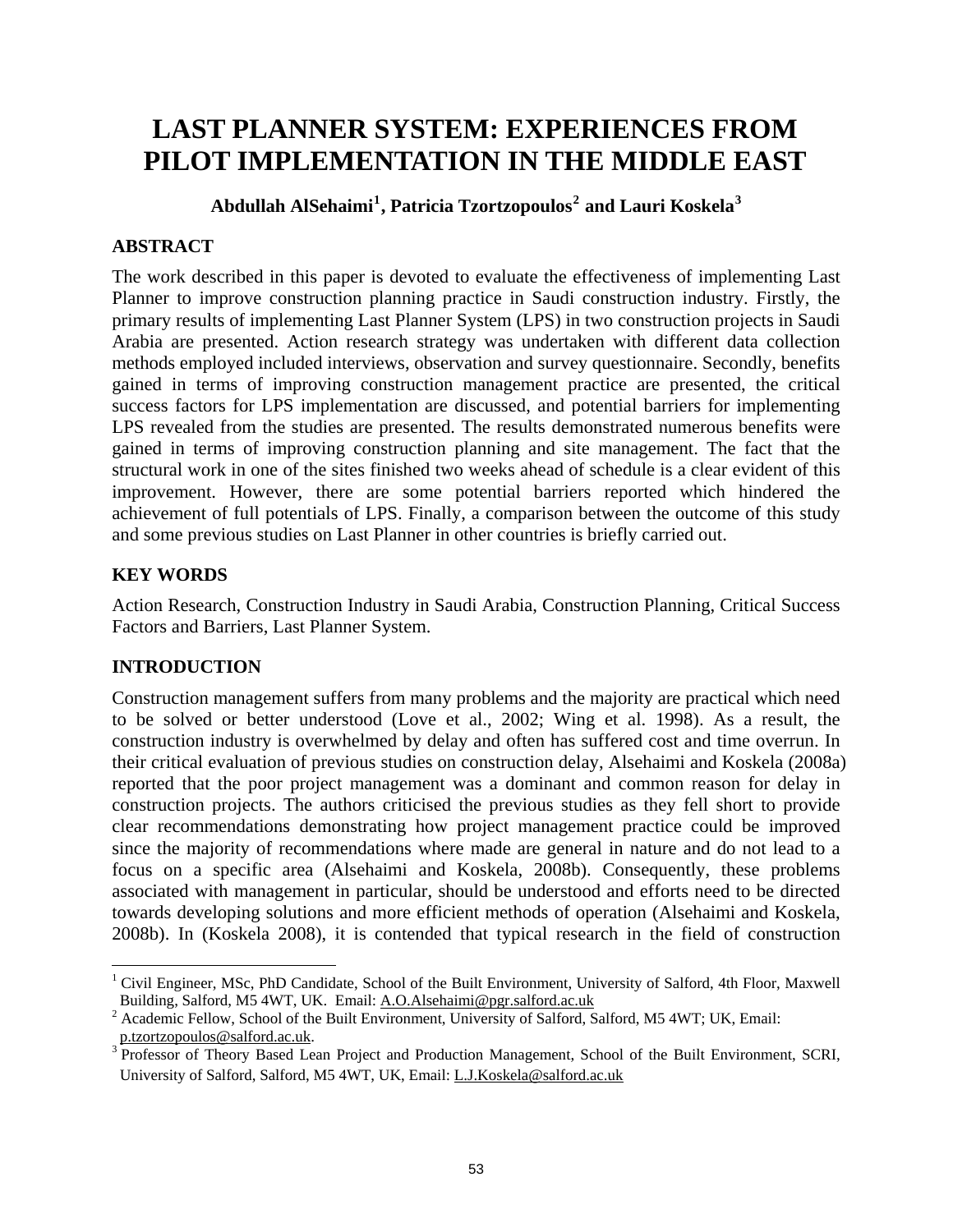management tends to be description and explanation driven, which is insufficient to solve the persistent managerial problems. Instead the solution to many difficulties in construction seems to require certain other research approaches. In this context, Alsehaimi and Koskela (2008c) proposed that rather than solely explanatory studies, novel management techniques could be developed and practically implemented in non-traditional research approaches such as constructive and action research. This may help to tackle some of the persistent managerial difficulties, enhance the performance, and contribute to knowledge in construction management.

Research on Lean and LPS shows no evidence into its practical application within construction industries in the Middle East and Saudi Arabia. Therefore, to the best knowledge of the authors, the research here reported is the first application of Lean construction aiming to improve the construction planning practice and provide a basis for the development of research in the area of Lean construction in Saudi Arabia.

 This paper seeks to describe the process of implementing LPS via an action research strategy aimed to improve construction planning within two construction projects in Saudi Arabia. This paper is organized as follows. Firstly, literature in Lean and Last Planner is briefly addressed. Secondly, the research method described where the two studied projects introduced, along with descriptions of the ways that the LPS was applied. Thirdly, benefits gained in terms of improving construction management practice are presented, the critical success factors for LPS implementation are examined, and the identified potential barriers for implementing LPS are discussed. Finally, a comparison between the outcome of this study and some previous studies on LPS is briefly undertaken.

## **LEAN CONSTRUCTION AND LAST PLANNER**

According to Ballard (1994), one of the most effective ways to increase productivity is to plan more efficiently, improving production by reducing delays, getting the work done in the best constructability sequence, matching manpower to available work, coordinating multiple interdependent activities, etc. In Lean Construction, planning and control are considered to be complementary and dynamic processes maintained during the course of the project. Planning defines the criteria and creates the strategies required to reach the project objectives. At the same time, control makes sure that each event will occur following the planned sequence. Re-planning must be done when the previously established sequences are no longer applicable or convenient. Feedback facilitates learning when the events do not occur as planned (Ballard 2000; Howell 1999). Howell (1999) argued that control is redefined from "monitoring results" to "making things happen". Planning system performance is measured and improved to assure reliable workflow and predictable project outcomes. In Lean Construction as in much of manufacturing, planning and control are two sides of a coin that revolves throughout a project:

- Planning: defining criteria for success and producing strategies for achieving objectives.
- Control: causing events to conform to plan and promoting learning and re-planning.

Ballard (1994) states that better planning results from overcoming several obstacles common in the construction industry, including: 1) Management focus is on control, which prevents bad changes; and neglects breakthrough, which causes good changes. 2) Planning is not conceived as a system, but is rather understood in terms of the skills and talents of the individuals who are in charge of planning. 3) Planning is considered to consist of scheduling, not taking crew level planning into equal consideration. 4) Planning system performance is not measured. 5) Planning failures are not analyzed to identify and act on root causes.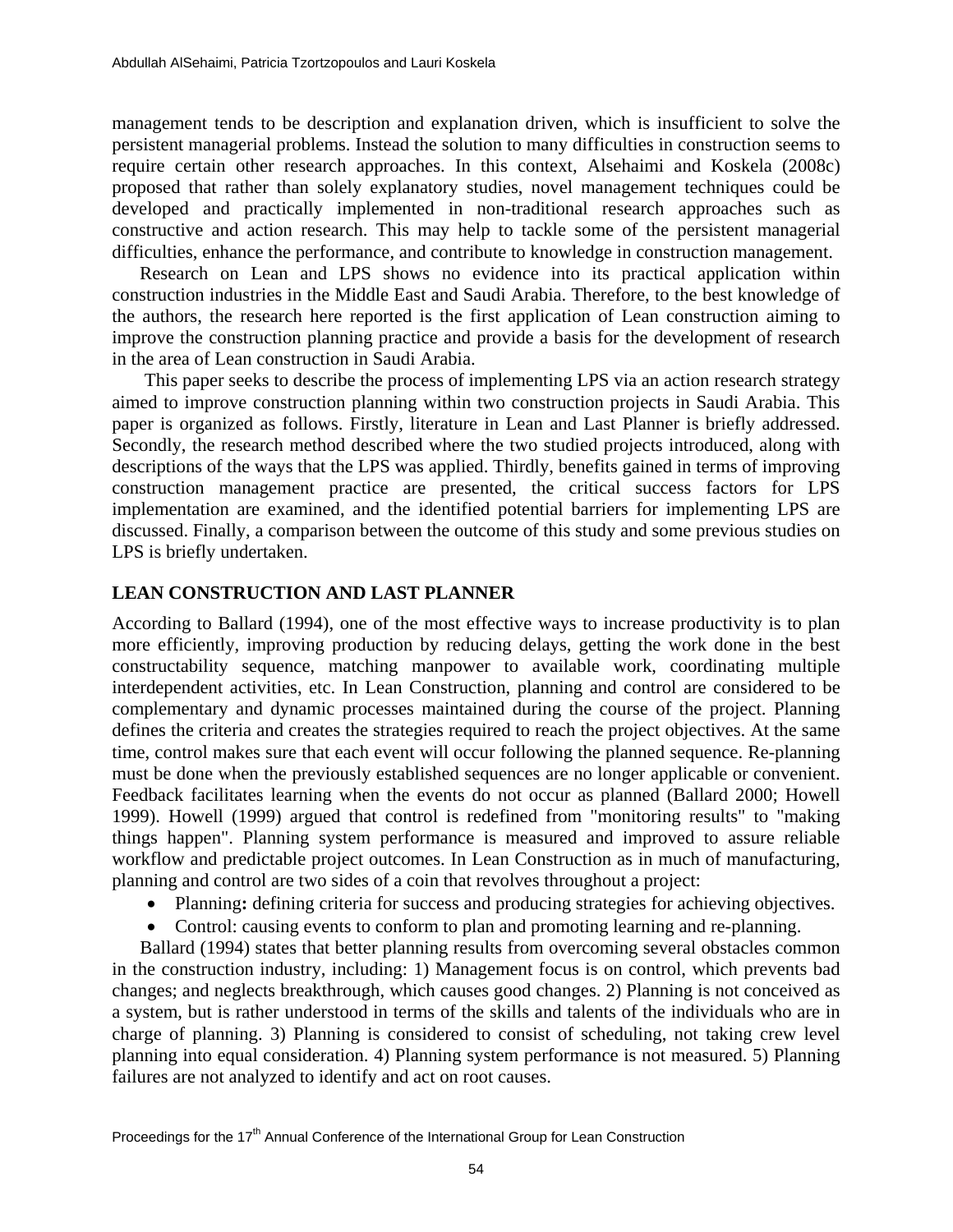One of the best known Lean techniques is the Last Planner System which has been demonstrated to be a very useful tool for the management of the construction process, and continuous monitoring of the planning efficiency. The Last Planner integrated components are; master plan, phase planning, look ahead planning, weekly planning, PPC and reasons for incomplete, when systematically implemented can bring many advantages and add major benefits to construction management practice in general and planning practice in particular.

## **RESERCH METHOD**

Two case studies on an action research mode were conducted to examine the impact of LPS on improving construction planning practice in two governmental facilities. An action research project emerges from and has to contribute to the practical concern of people and the solution of existing practical problems (Järvinen, 2007). Dick (2002) argued that action research is a flexible spiral process which allows action (change, improvement and research (understanding, knowledge) to be achieved at the same time.

Data was collected by conducting (a) interviews aimed to evaluate the current management practices, (b) attending the weekly meetings as a facilitator of LPS application over a period of eighteen weeks, (c) interviews with participants during the implementation process, (d) participant and non participant observation and (e) finally conducting survey questionnaire to assess the stakeholders' perceptions on implementation of LPS. Justifying the adoption of action research, the main aim of the study is to contribute to practice, bring improvement to the managerial practice which could not be achieved by means of other research approaches. In addition, action research provides a richness of insight which could not be gained in other ways (Gummesson, 2000). Moreover, authors believe that organisations should benefit from knowledge and research advancements rather than just being subjects in the research.

## **LAST PLANNER IMPLEMENTATION STRATEGY**

## **1. DESCRIPTION OF THE STUDIED PROJECTS**

Table 1 summarises some general details about the studied projects (type, contract size and duration). As can be seen from the table (in the fifth column), there was only one subcontractor in the first project for electrical work. However, there were four in the second project working in the structural, architectural, mechanical and electrical work. The last column of the table shows the contractors' classification. The first contractor is class 1 in buildings work according to the Saudi contractor's classification (Ministry of Public works, 2006). Based on the degree of this classification, the organisation is allowed to bid for projects over SR 200 Million (\$53 Million). The second contractor is classified in class 2, which means that the organisation can tender for projects worth up to SR 200 Million (\$53 Million).

## **2. LAST PLANNER IMPLEMENTATION PROCESS**

The LPS was only implemented half-way through the projects. The research plan was to undertake the implementation process (facilitated by the first author) in four phases with an evaluation being made at the end of each phase. This incremental implementation is believed to gradually stabilise the elements of LPS, minimise resistance to change, and have the additional advantage of providing an opportunity to evaluate each phase and take the lessons learned to the next one. Figure 1 shows the implementation strategy of LPS in the studied cases.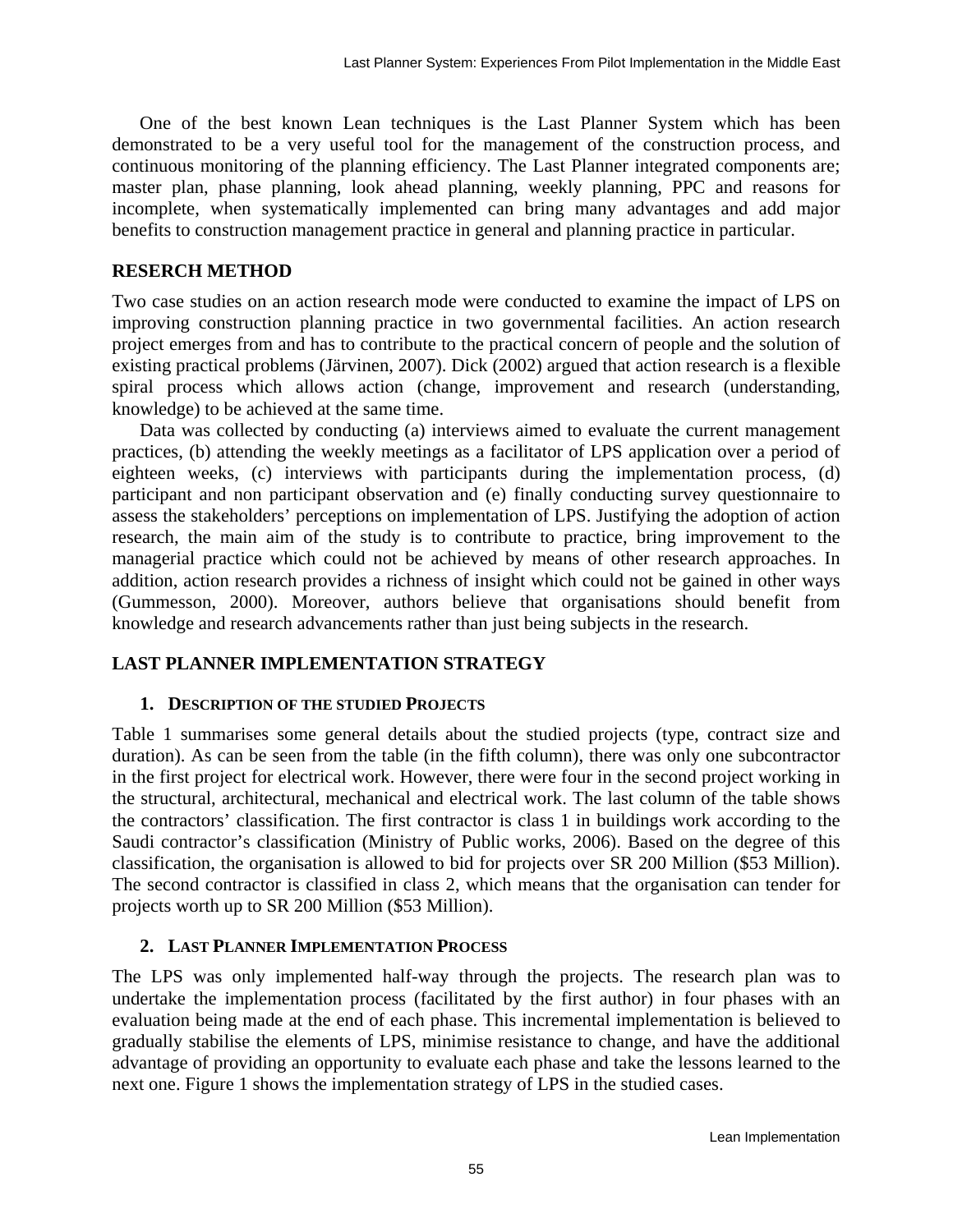| Project                                                   | <b>Contract</b> | <b>Duration</b> | % time elapsed<br>when LPS starts | <b>Subcontract</b><br>-ors                              | Organisation<br>classification |
|-----------------------------------------------------------|-----------------|-----------------|-----------------------------------|---------------------------------------------------------|--------------------------------|
| (1) Faculty of Business<br>and administrative<br>sciences | \$21Million     | 17 Months       | 50%                               | Electrical                                              | Class 1                        |
| (2) General classrooms<br>and Laboratories                | \$10 Million    | 17 Months       | 50%                               | Structural<br>Architectural<br>Mechanical<br>Electrical | Class 2                        |

|  | Table 1: Description of the Studied Projects |
|--|----------------------------------------------|
|--|----------------------------------------------|



Figure 1: LPS Implementation Strategy in the Studied Projects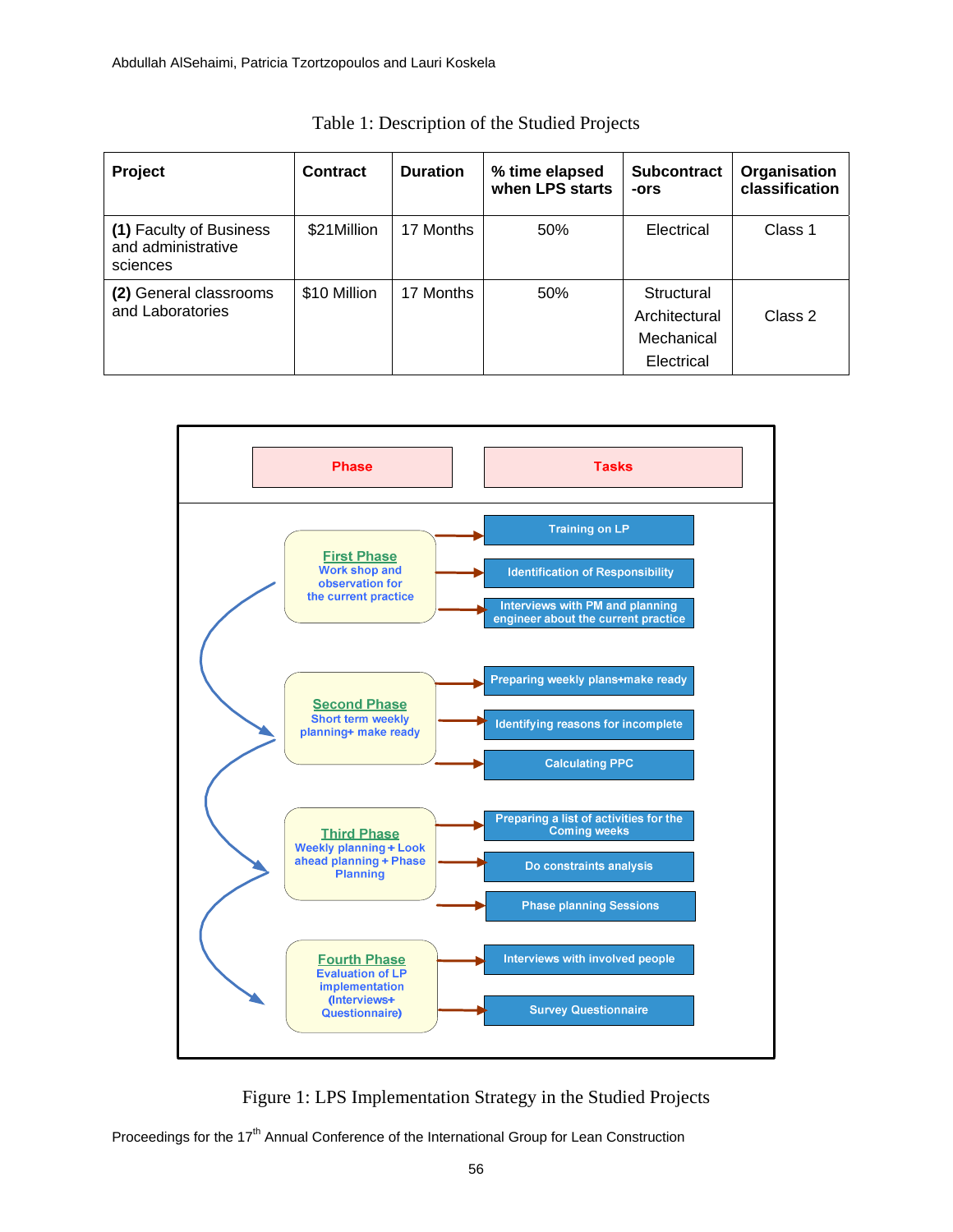## **FIRST PHASE**

In the first phase, a workshop on Lean and training on the use of LPS were provided to highlight the benefits and discuss the perceived advantages of Lean and LPS, after which there was twoweeks observation period to monitor the current planning practice, interviewed the participants and to make notes. In addition, this phase aimed to train the team how to calculate the PPC, identifying reasons for failure during these two weeks, but this is not included in the data as LPS was not implemented during this phase. Further, during this phase, PPC was calculated, and reasons for non incomplete assignments were traced and recorded.

## **SECOND PHASE**

Implementing LPS on site was facilitated by the first author and it was agreed that PPC and reasons for incomplete assignments would be traced and recorded on a weekly basis for a period of five weeks. It was an attempt to help the team in driving improvement to see how the LPS improve the planning practice. In this phase, the focus was on short-term planning and make ready only and little attention was directed to Look Ahead planning. Two weekly meetings were held with involvement of all project parties (contractor's team, client representatives, consultant engineers). In this phase, data (PPC and reasons for incomplete tasks) were collected during the summer season in the country. At this time of the year, the highest temperature is usually recorded, and this year it reached 52 degrees in the day-time. Furthermore, it was the month of Ramadan in Muslim countries where people have to fast the whole day. Taken together, these factors significantly affected labour productivity, and hence, assignments completion.

## **THIRD PHASE**

This phase was the longest of all the phases. During this phase, in the two projects, in addition to the weekly planning and make ready that already introduced, two main components of LPS applied; Look Ahead planning was undertaken, and the phase planning was introduced. In the first project, look ahead incorporated two sub-phases, one covering the four-week Look ahead window, and the other the six-week Look Ahead window. However, in the second case, it included only one phase since only four look ahead was generated. Perhaps the reason here is due to the involvement of many subcontractors, it was difficult to produce six week Look ahead plan. Look ahead planning was extracted from the Master Plan of a zone-by- zone then coordinated in the Last Planner sheets. In the two sites, phase planning sessions carried out through the project various phases aiming to provide certain goals in each phase and then work backward from the target completion date to achieve the proposed milestones. Each session was dedicated to certain type of activities (structural, architectural and mechanical).

## **FOURTH PHASE**

This phase focused on a survey questionnaire administered to evaluate the process of LPS implementation aimed to allow all participants to self-report the achieved benefits, CSFs, and barriers to LPS implementation in the projects. The respondents were given sufficient time to read the questionnaire, think about it and ask any questions they wished. Most participants answered in group interviews (informal friendly discussion manner) in the presence of the first author, the author explained the questions, provided any clarification necessary, and asked the participants to choose the answers they believed to be the most appropriate.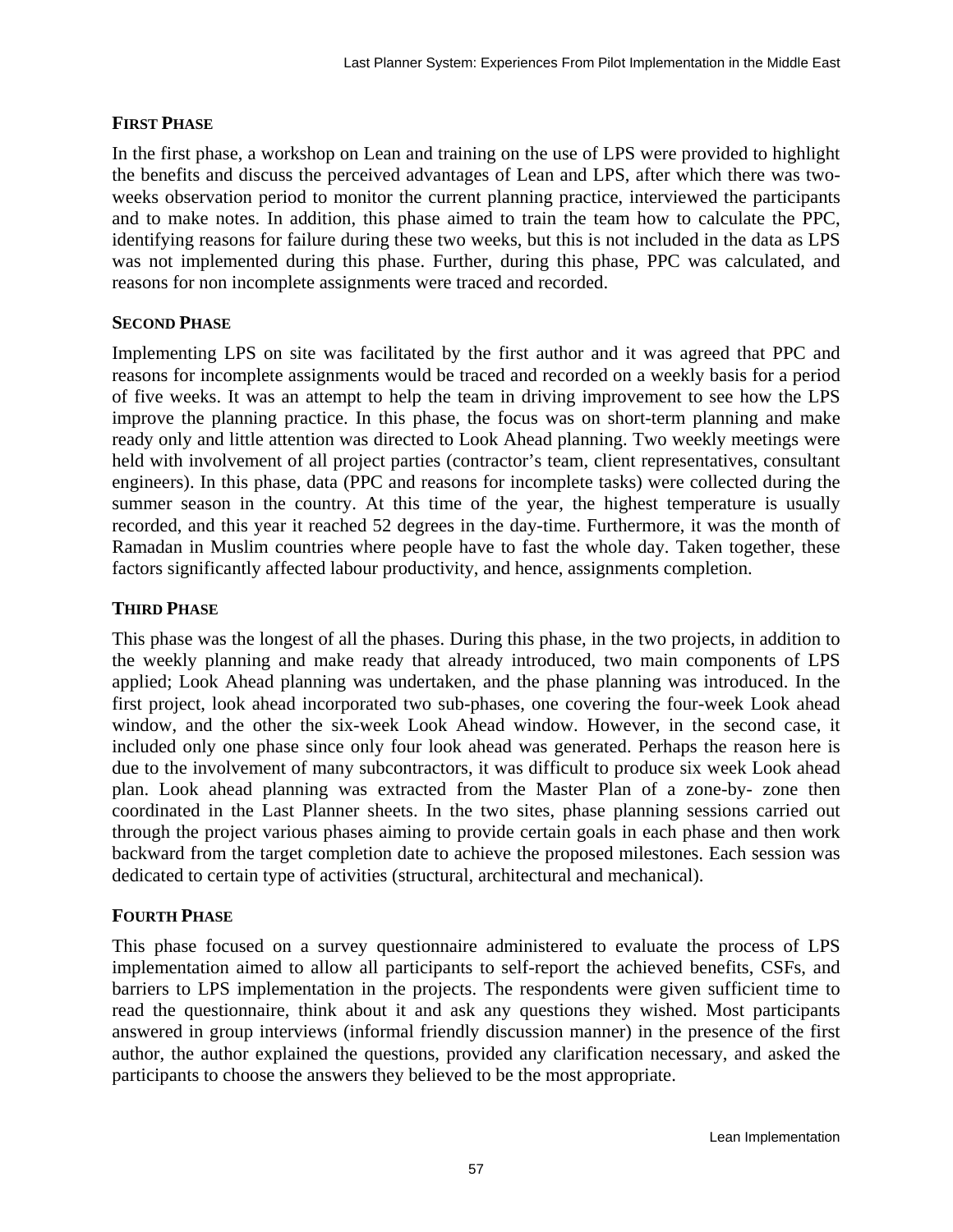#### **RESEARCH FINDINGS AND RESULTS**

#### **1. WEEKLY PERCENT PLANNED COMPLETED (PPC)**

The first author played the role of facilitator of implementing LPS over the period of approximately eighteen weeks in the two sites. In the first project, PPC rose from 69% in the first week to a level of 86% in the last week, peaked at 100% in the first week after introducing look ahead planning and then stabilised at the level of 86% for the last two weeks of the project as shown in Figure 2. In the second project and over the same period, PPC rose from 56% in the first week to a level of 82% in the last week, it reached the peak (84%) at the middle of the period and then stabilised above 80% for the last five weeks of the project, as indicated in Figure 2. In the figure, the PPC for the two projects combined together to allow for some comparison.



Figure 2: Weekly PPC Values Over the Entire Implementation Period for Both Projects

#### **2. REASONS FOR INCOMPLETE ASSIGNMENTS**

Figure 3 presents the various reasons for incomplete assignments reported for the two projects. Pre-requisite work was the main reason for incomplete assignments in the first project. This perhaps, due to the nature of the stage that the project had reached as most activities - including architectural ones - were entirely dependent on structural assignments being completed. Reasons for incomplete assignments were combined in the same figure for the purpose of comparison between the two cases.

For the second project, labour supply was the main reason for incomplete assignments. It was evident that the project was always struggling to keep pace with the weekly plans and look ahead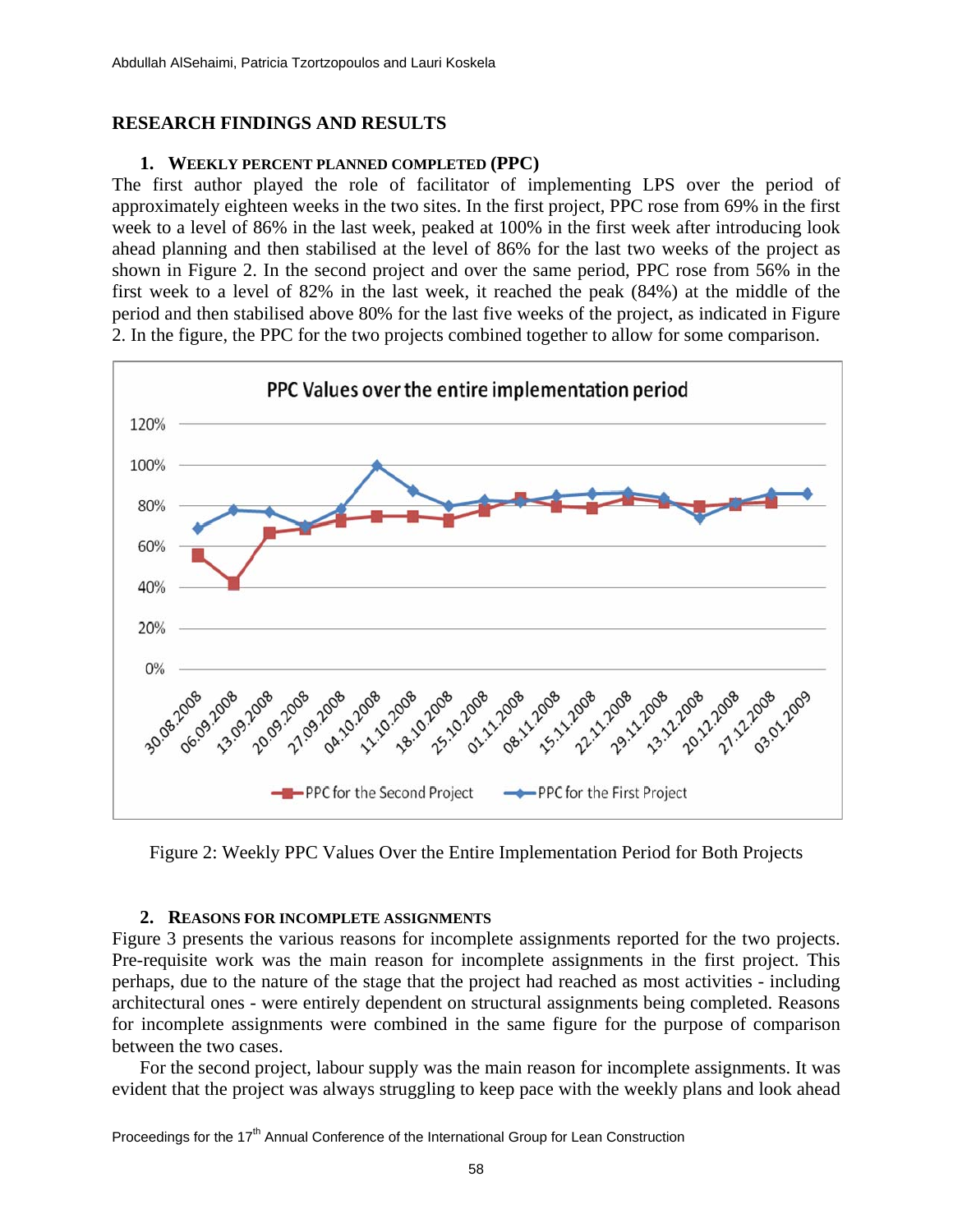plans because the available workforce was insufficient to meet the project needs. Most of the subcontractors appear to have exceeded their capabilities in their commitment to labour supply. This is due to a high current demand for skilled labour in the present time where the country is passing through unprecedented construction boom where multi billion dollar projects are under way and many more in the planning stage by both the public and private sectors.

The second main reason in the two projects was the materials availability, which occurred because of several factors. Firstly, the approval procedure required by the client is timeconsuming and causes delays. Secondly, suppliers did not always deliver the materials at the agreed time. Sometimes the wrong materials were delivered. This was mostly due to confusion on the supplier side because of the use of different block types (normal, cement, fire-rated) and different sizes being used, and these cases deliveries were made but of the wrong materials. In other instances (specifically during the last phase in relation to some of the mechanical materials) deliveries were simply not made on time.



Figure 3: Reasons for Incomplete Assignments Over the Whole Period in the Two Projects

The third reason for the two cases related to approval, since whilst the approval system from client itself caused delays (due to bureaucracy and the usage of vast amount of paper work as exclusive means of communication) in agreeing the purchase of materials, there was also an issue with requests being submitted too late for decisions to be made that enabled particular activities to start on time.

The fourth reason was change priorities, which appeared mostly in the architectural activities that were not always sequence-dependent. However, in some cases there was a need to change priority because of distribution of labour between zones, confusion in sharing resources,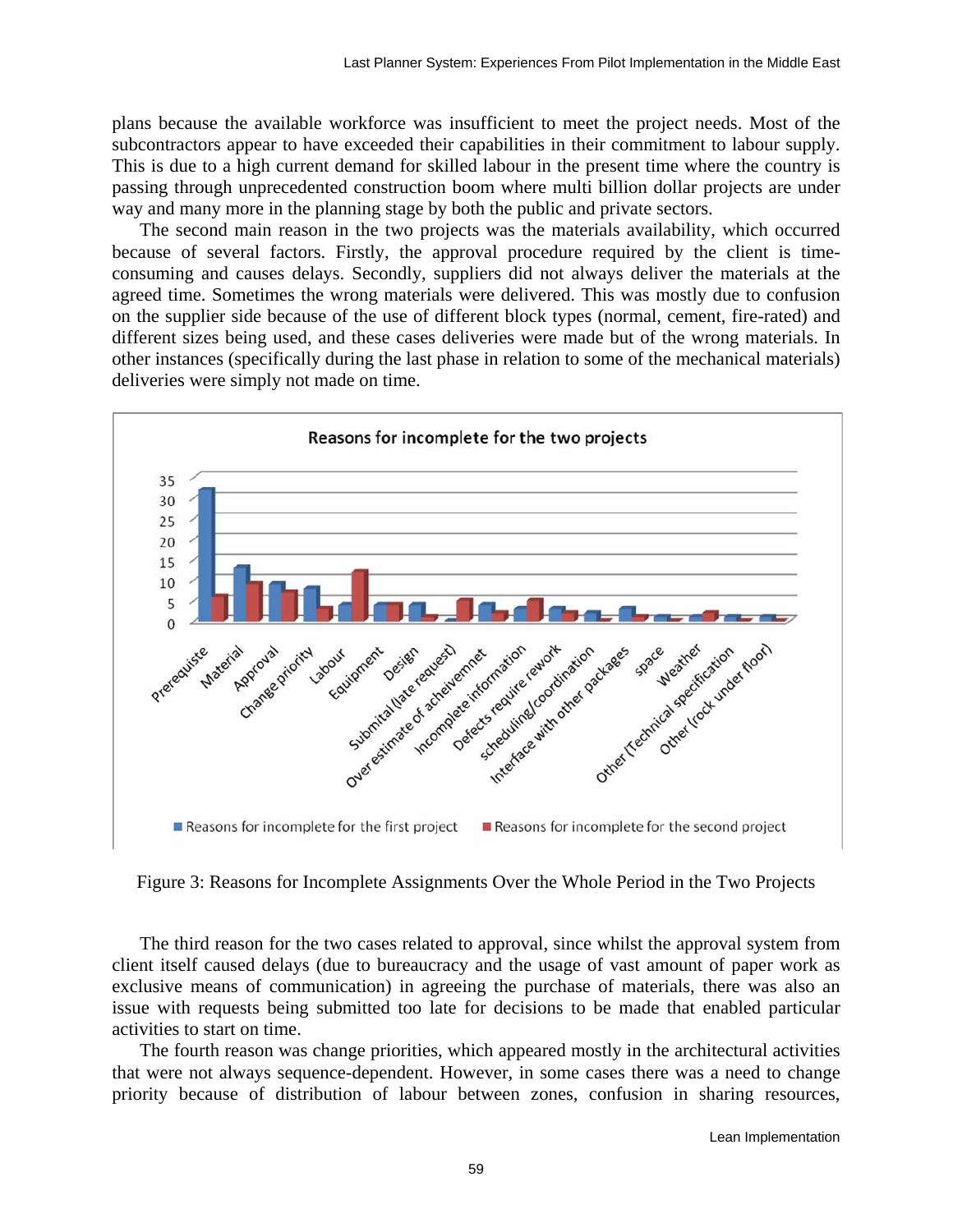availability of professionals such as builders, and carpenters, and there may also have been other reasons. In the second project, the fourth reason for incomplete assignments was the prerequisite work, which again appeared mostly in the structure and architectural activities.

The fifth important reasons for the first case were labour and equipment but for the second case were late or incomplete information and late submittal of requests as they were equally happened five times over the entire period of LPS implementation.

#### **3. OUTCOME OF THE SURVEY QUESTIONNAIRE**

The questionnaire contained ten questions, but only the questions related to the achieved benefits, CSFs and barriers for LPS implementation are covered here. Questions were formulated using a five-point Likert scale that requested opinion about different attributes gathered from the outcome of previous studies in LPS, from the literature in LPS and Lean construction, and from observation and notes taken during the involvement of the researcher in the implementation. In the first project, the sample is 26 respondents; from all parties involved. In the second project, 32 respondents from all involved parties contributed to the questionnaire.

#### **4. THE PERCEIVED BENEFITS, CRITICAL SUCCESS FACTORS (CSFS) AND BARRIERS**

One of the major conclusions that can be drawn from the questionnaire findings is that the experience was very successful, had a positive impact on performance as reflected by the main achievements and the outcome of the implementation. Benefits, CSFs and barriers revealed from interviews and survey questionnaire are briefly presented in table 2. In both cases, the benefits and CSFs are similar to a large extent with differences only in the degree of agreement between respondents. The most identified important CSFs are top management support, commitment to promises, involvement of all stakeholders and communication and coordination between parties. Also, most of the identified barriers are common with disparities only in the degree of importance from one study to another. These include: lengthy approval process by the client due to enormous amount of paperwork routinely involved between employees, cultural issues, commitment and attitude to time. The last two factors are probably what differentiates Arab culture from others, since in Arab societies, one or two hours delay and maybe days in some cases, is usual. It is normal to start meetings an hour late and most people accept this. However, this comes as a surprise for people with no experience in Arab countries. Such attitudes to time can have an impact on the implementation of techniques that are time-dependent and a commitment to this is crucial. Except one factor (the involvement of many subcontractors) it was given the highest agreement in the second project but was not applicable for the first case.

#### **5. KEY SUPPORTIVE FACTORS**

The LP discipline consists of inter-related elements, and provides major benefits that are properly appreciated when all these integrated features are systematically implemented by an entire project team over a period of time. This fact was realised by all the parties involved in the project after a period of time, and although it was well before the implementation period was over, it did not happen overnight. The implementation process in the first project was very successful as indicated by the gradual improvements in PPC, and the other benefits that were gained. Since the first author served as a facilitator in the process of LPS implementation thus from his perception, supportive factors contributed to the success which may have resulted from:

• The company's standing in the industry. As it is ranked at the sixth top construction contractors in the country (Meed, 2007) and one of the best 100 companies in the country, its culture was one where improvement initiatives are appreciated and very welcomed.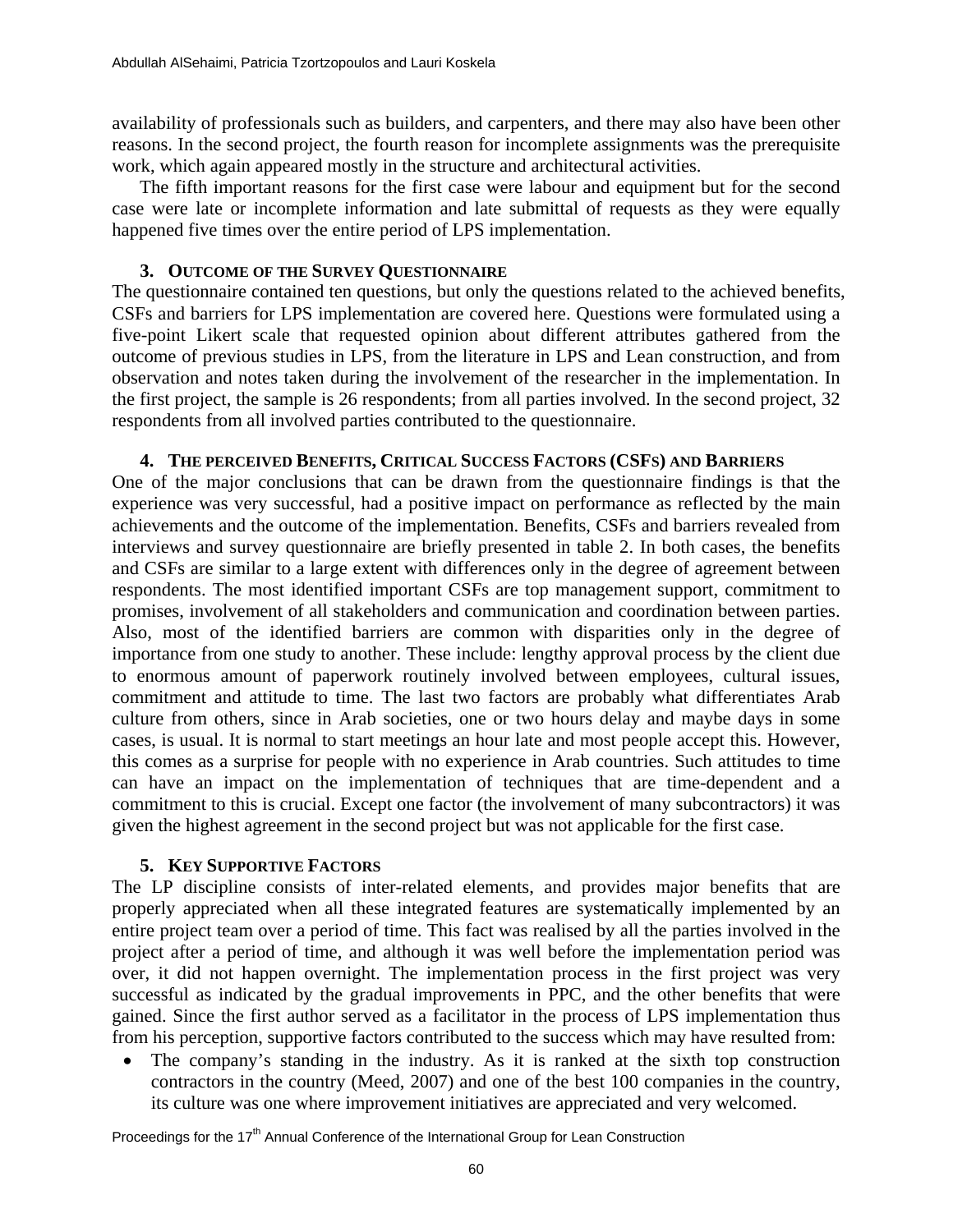- Facilitation of phase planning and look ahead planning contributed significantly to the success of LPS since they are considered of the most important components.
- Development of teamwork with duties being properly distributed amongst the team who were most professional in their work, being supported by top management who employed professors and doctors from universities as part-time as advisors and consultants to improve various organisational processes at different levels.
- Given that LPS implementation also relies on good communication skills, as well as the type of management support mentioned, and a general outgoing attitude by staff, it was seen that the researcher's efforts in introducing the meeting structure also improved the culture of communication among project team members. Additionally, all the project engineers and personals were equipped with a personal device (Bravo) and number, working on a particular system that enabled them to be called from anywhere in the country. This communication system helped in saving time and promoting better communication among the project personnel.
- The focus on process evaluation at the end of each phase made significant and continued improvement, and has contributed substantially to the quality of the finished work. Additionally, the researcher's aim was not only the collection of data, but also to benefit the organisation and the project team by the introduction of LPS, which would contribute towards the assurance of a permanent improvement in practice. In this regard, a great deal of effort was made by the researcher over the entire period.

| Case                                                                                | <b>Benefits</b>                                                                                                                                                                                                                                                                                            | <b>CSFs</b>                                                                                                                                                                                                                                                                  | <b>Barriers</b>                                                                                                                                                                                                                           |  |
|-------------------------------------------------------------------------------------|------------------------------------------------------------------------------------------------------------------------------------------------------------------------------------------------------------------------------------------------------------------------------------------------------------|------------------------------------------------------------------------------------------------------------------------------------------------------------------------------------------------------------------------------------------------------------------------------|-------------------------------------------------------------------------------------------------------------------------------------------------------------------------------------------------------------------------------------------|--|
| <b>Faculty of</b><br><b>Business and</b><br><b>Administrative</b><br><b>Science</b> | Enabling site supervisors<br>1.<br>to plan their workload.<br>2.<br>Improving learning<br>process<br>3.<br>Improving planning and<br>controlling practice<br>Enabling accurate<br>4.<br>prediction of resources<br>Reducing uncertainty<br>5.<br>Preparing team members<br>6.<br>to be in collaboration    | 1.<br>Top management<br>support.<br>Commitment to<br>2.<br>promises.<br>3.<br>Involvement of all<br>stakeholders.<br>Communication<br>4.<br>between parties to<br>achieve team work<br>Close relationship<br>5.<br>with suppliers<br>Motivate people to<br>6.<br>make change | Lengthy approval<br>1.<br>procedure by client<br><b>Cultural issues</b><br>2.<br>3.<br>Commitment and<br>attitude to time in<br>Arab world<br>Short term vision<br>4.                                                                     |  |
| <b>Classrooms and</b><br>Laboratories                                               | 1.<br>Enabling accurate<br>prediction of resources<br>2.<br>Improving planning and<br>controlling<br>3.<br>Enabling site supervisors<br>to plan their workload<br>Improving site<br>4.<br>management<br>5.<br>Improving learning<br>process.<br>Reducing uncertainty<br>6.<br>Improving productivity<br>7. | 1 <sub>1</sub><br>Commitment to<br>promises<br>Communication and<br>2.<br>coordination between<br>parties<br>3.<br>Involvement of all<br>stakeholders<br>Top management<br>4.<br>support<br>5.<br>Close relations with<br>suppliers<br>Manage resistance to<br>6.<br>change  | Involvement of<br>1 <sub>1</sub><br>many<br>subcontractors<br>2.<br>Lengthy approval<br>procedure by client<br>3.<br>Commitment and<br>attitude to time in<br>the Arab region.<br><b>Cultural issues</b><br>4.<br>5.<br>Short term vision |  |

Table 2: The Perceived Benefits, CSFs and Barriers for LPS In the Two Projects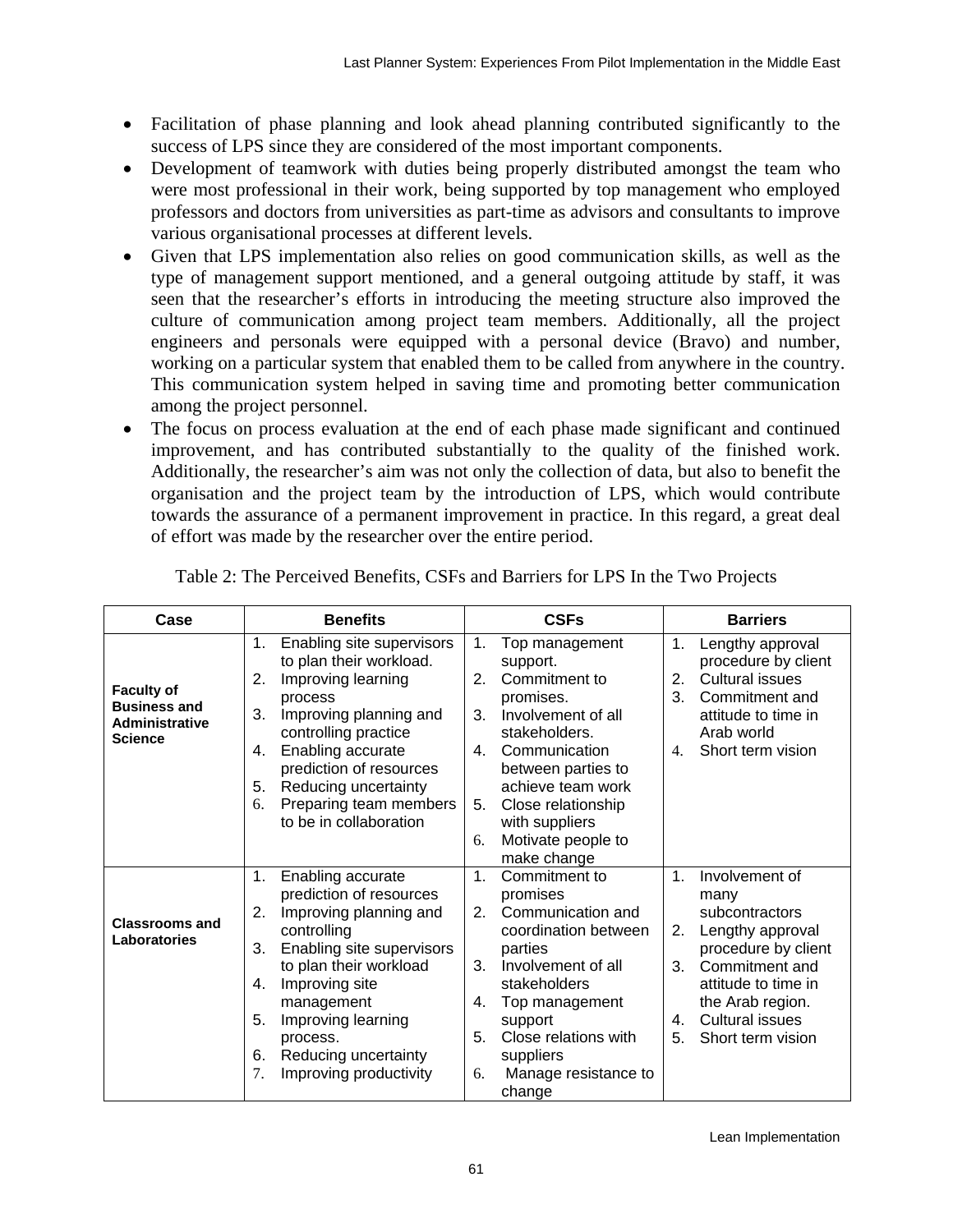#### **6. IDENTIFIED BARRIERS HINDERING ACHIEVEMENT OF FULL POTENTIALS OF LPS**

In the second project, the vast majority of participants considered the implementation of LPS successful when compared to traditional planning methods. The majority of site team believed that the LPS adds value throughout structuring the planning, giving control to the participants and assisted them to be more disciplined. However, findings from interviews, observation and survey questionnaire revealed that there were some barriers that prevented achievement of full potential of LPS. These obstacles may have resulted from:

- Involvement of many subcontractors made the coordination for weekly programmes among them a difficult process. In addition, the shortage of subcontractor's labour on the site. It was evident that there was a demand for skilled labour to do the finishing work.
- Some subcontractors were not committed which perhaps related to the shortage of the resource they are providing. In addition, there was a lack of understanding of the project needs by some of the subcontractors especially during the second phase of LPS implementation.
- The facilitator endeavored to clearly explain the LPS to the participants which significantly contributed to the process success. However, the existence of full support and commitment from top management was necessary. What was existed is the enthusiasm and willingness of both project manager and client representative which strongly supported the implementation of LPS. Perhaps the author's interpretation here is that such family based construction companies which managed by their owners who do not greatly appreciate such improvement initiative.
- Commitment did not usually met from different sides including suppliers, consultant and some subcontractors. Indeed, commitment and attitude to time has affected the process of LP implementation and this is probably one of the factors that differentiate Arab culture from others, since in Arab societies, one or two hours delay and maybe days in some cases, is usual. In this respect. An example of that is the material delivery which agreed to be delivered on a certain day but it delivered two or three days late. This perhaps calls for a long term relationship with material providers (i.e. partnership), the factor which is vital to support the implementation of Lean principles.
- The site manager and client management generally were open to Lean construction principles and they are good examples of well motivated people who appreciate improvement initiatives. However, they have had limited power to effectively implement LPS on this project because they do not have enough influence over the entire parties involved in project particularly subcontractors.
- Starting implementation of LPS half way through the project where different trades working at the same time and many activities going on simultaneously can be considered to some extent as an obstacle. Hence, bringing all parties working in the project after a while from the start and introducing a different practice technique to them is not an easy task. It is expected that the implementation process would be much easier if it was implemented from the early start of the project.

## **COMPARISON BETWEEN THE OUTCOME OF THIS RESEARCH AND PRIOR STUDIES ON LPS**

Pilot experiences from implementing LPS in the Saudi construction industry are to a great extent similar to prior implementations in other countries, but there are novel differences. The outcome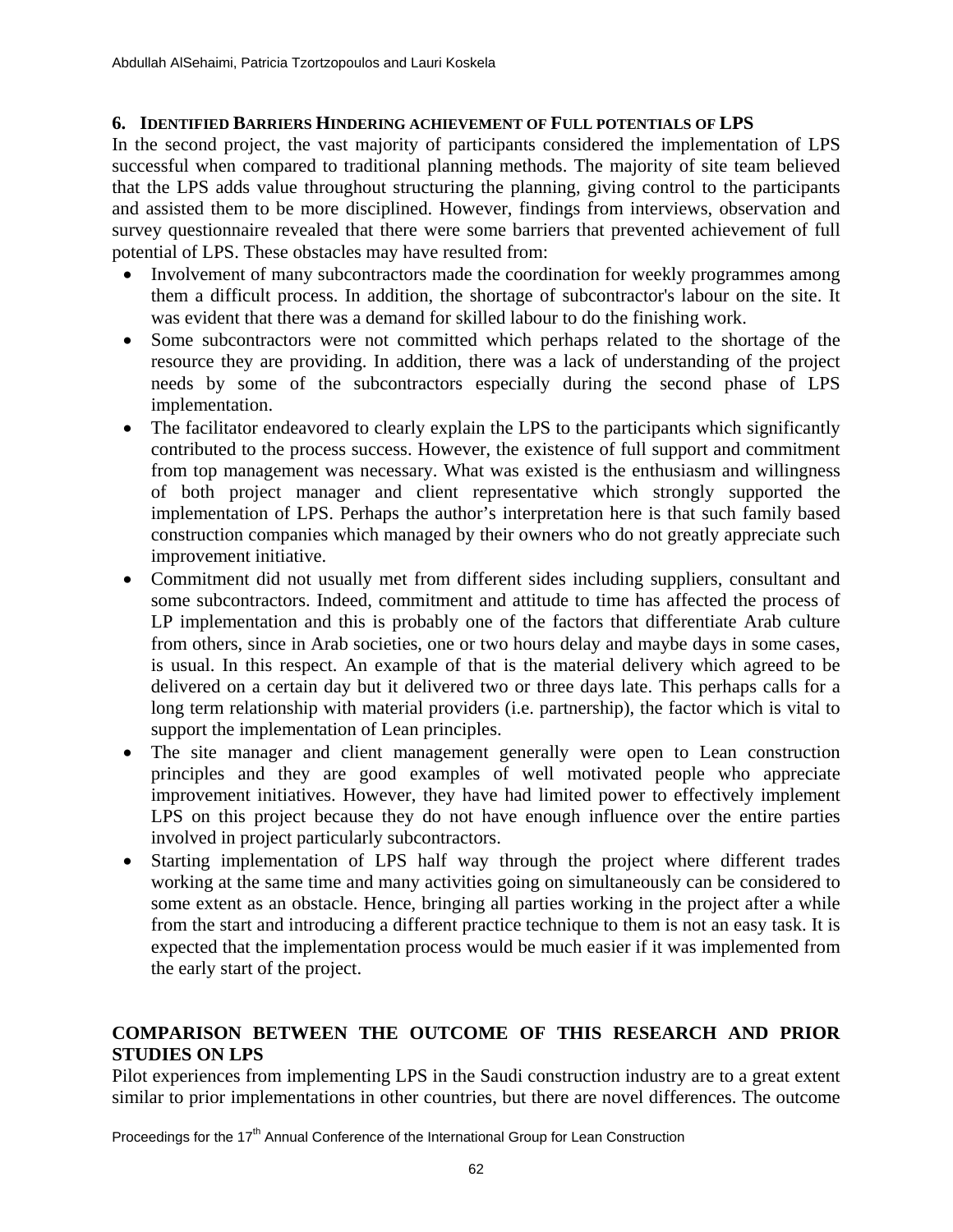of the pilot implementations indicates that LPS resulted in numerous benefits, significant improvement in the overall project management practice reflecting that LPS is a powerful and generic method applicable in different cultural contexts. This is supported by the outcomes from the survey questionnaire since it was demonstrated and provided clear benefits. In the following, results of some patterns from this study will be compared against some previous experiences.

- In general, the tendency of incremental improvement in PPC agrees with most of the prior studies (Ballard, 2000; Fiallo and Revelo, 2002, Junior et al, 1998; Kim and Jang, 2005).
- The dominant reason for assignments incomplete in the first project is prerequisite work which agrees with prior studies (Koskenvesa and Koskela, 2003; Ballard, 2000).
- There are various benefits gained from implementing LPS in these two studies such as improving planning and controlling practice, improving site management, improving team working and others. This is in full alignment with the literature in Lean and LPS.
- The main critical success factors revealed from the questionnaire were top management support, commitment to promises, involvement of all stakeholders and communication and coordination between parties to achieve team work. This is in agreement with the literature in Lean and LPS since much emphasis was directed towards these factors.
- The main potential barriers to the LPS implementation can be summarised into four factors namely; involvement of various subcontractors, lengthy approval procedure from client (government departments), commitment and attitude to time in Arab world, and cultural issues. Except the first reason, the other three identified reasons have been derived from this study for the first time, which adds to the literature in implementing LPS in governmental projects. The last two factors are probably what differentiate Arab culture from others.
- There are different nationalities working in Saudi construction industry, it was expected that the Multilanguage construction site can be a barrier but surprisingly it was not. The explanation behind this is that the respondents' views and facilitator observation were clearly qualified to answer that. In the management level, it was evident that the majority of engineers and site supervisors speak good English. On labour level, in case of any language-associated difficulties with labour; field engineers and supervisors can talk to senior labour as interpreters and utilize drawings for explanations purposes.
- A different implementation strategy (differ from prior studies on LPS) for the introduction of the technique on site was developed where the main components of LPS were gradually implemented via four phases. This incremental implementation is believed to stabilise and support introducing the components of LPS gradually, minimise and manage resistance to change, and have the additional advantage of providing an opportunity to evaluate each phase and take the lessons learned to the next one. Furthermore, it is believed that participants' confidence in the tool can be gained via such gradual implementation.

# **CONCLUSION**

By means of collaboration between the action researcher and the studied organisations, improvement in quality of work practice, enhancement of managerial practice, knowledge expansion and learning have been achieved via action research process. The LPS technique proved that it could enhance construction management practice in various aspects and bring numerous advantages. An important event that indicates the success of LPS implementation in the first project was the fact that the team were able to shorten the time of structure activities by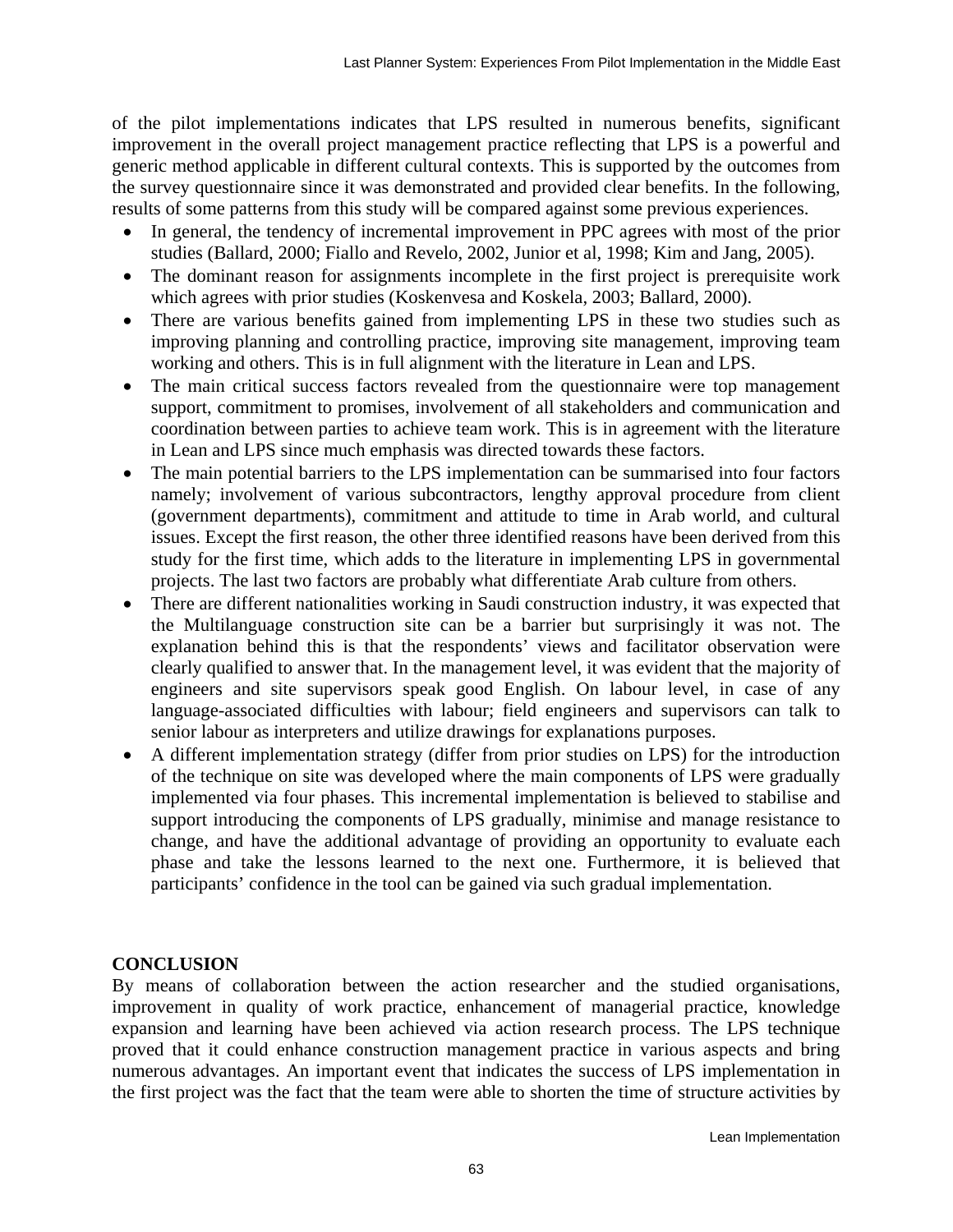about two weeks. Even though, there were some obstacles prevented the achievement of full potentials, the implementation process in the two projects was successful as demonstrated by the studies' results and the outcome of the survey questionnaire. Besides its contribution in improving the project management practice in the companies being studied, this study has made a valuable contribution to construction management practice in Saudi Arabia, and added to the theory of Lean construction and LPS, since it has reported the outcomes of implementation of LPS in an environment which differs from places where it has been implemented before. Additionally, the study developed a basis for the development of research in this area in one of the academic establishments in the country. This intended contribution to both theory and practice was the key reason for choosing action research in this study. The study's outcomes suggest the need for improvements in certain areas in the Saudi construction environment. Examples include the need for efficient communication means where implementing an ICT is a suggested solution, deregulation of existing bureaucracy and authority hierarchy to minimise the approval time and more partnerships with key suppliers are necessary. Further, the results can be used as a reference for organisations which look forward to improve their managerial practice and the benefits of this study can be extended from Saudi Arabia to other countries particularly in Arabian Gulf Region and the Middle East in general. The study's outcomes will be translated to the Arabic language and published in local journals and construction magazines.

## **REFERENCES**

- Alsehaimi A. and Koskela L. (2008a). Critical Evaluation of previous delay studies in construction, Proceedings of the 8<sup>th</sup> International Postgraduate conference, June 2008, Prague
- Alsehaimi A. and Koskela L. (2008b). What can be learned from studies on delay in construction, proceedings of the 16<sup>th</sup> IGLC conference, July 2008, Manchester, UK.
- Alsehaimi A. and Koskela L. (2008c). Minimising the causes of delay via implementing Lean Construction, Proceeding of CIB Dubai Conference, November 2008, Dubai, UAE.
- Ballard, G. (1994). "The Last Planner". Spring Conference of the Northern California Construction Institute, Monterey, CA, April 22-24.
- Ballard G. and Howell G. (1994). Implementing Lean Construction: Stabling the work flow, Proceedings of the 2<sup>nd</sup> IGLC Conference, Santiago, Chile.
- Ballard, G. (2000). The Last Planner System of Production Control. A PhD Thesis, School of Civil Engineering, University of Birmingham.
- Dick, B. (2002) Action Research: Action and Research, available at <http://www.scu.edu.au/schools/gcm/ar/arp/aandr.html>, accessed on 27.02.2009.
- Fiallo, C. and Revelo, V. (2002). Applying LPS to a Construction Project: A Case Study in Quito, Equador, Proceedings of the  $10^{th}$  IGLC Conference, Gramado, Brazil.
- Gummesson, E. (2000), Qualitative Methods in Management Research, 2nd edition. Thousand Oaks, CA: Sage Publications.
- Howell, G. (1999). What is Lean Construction-1999, Proceedings of  $6<sup>th</sup>$  IGLC Conference, California, Berkeley.
- Järvinen, P. (2007)**,** Action Research is Similar to Design Science, Quality and Quantity, 41(1):37-54.
- Junior, A., Scola, A., and Conte, A. (1998). "Last Planner as a Site Operations Tool", Proceedings of the 6<sup>th</sup> IGLC Conference, Guaruja, Sao Paulo, Brazil.
- Kim Y. and Jang, J. (2005), Case Study: application of Last Planner to heavy civil construction in Korea, Proceedings of the  $13<sup>th</sup>$  IGLC conference, Sydney, Australia.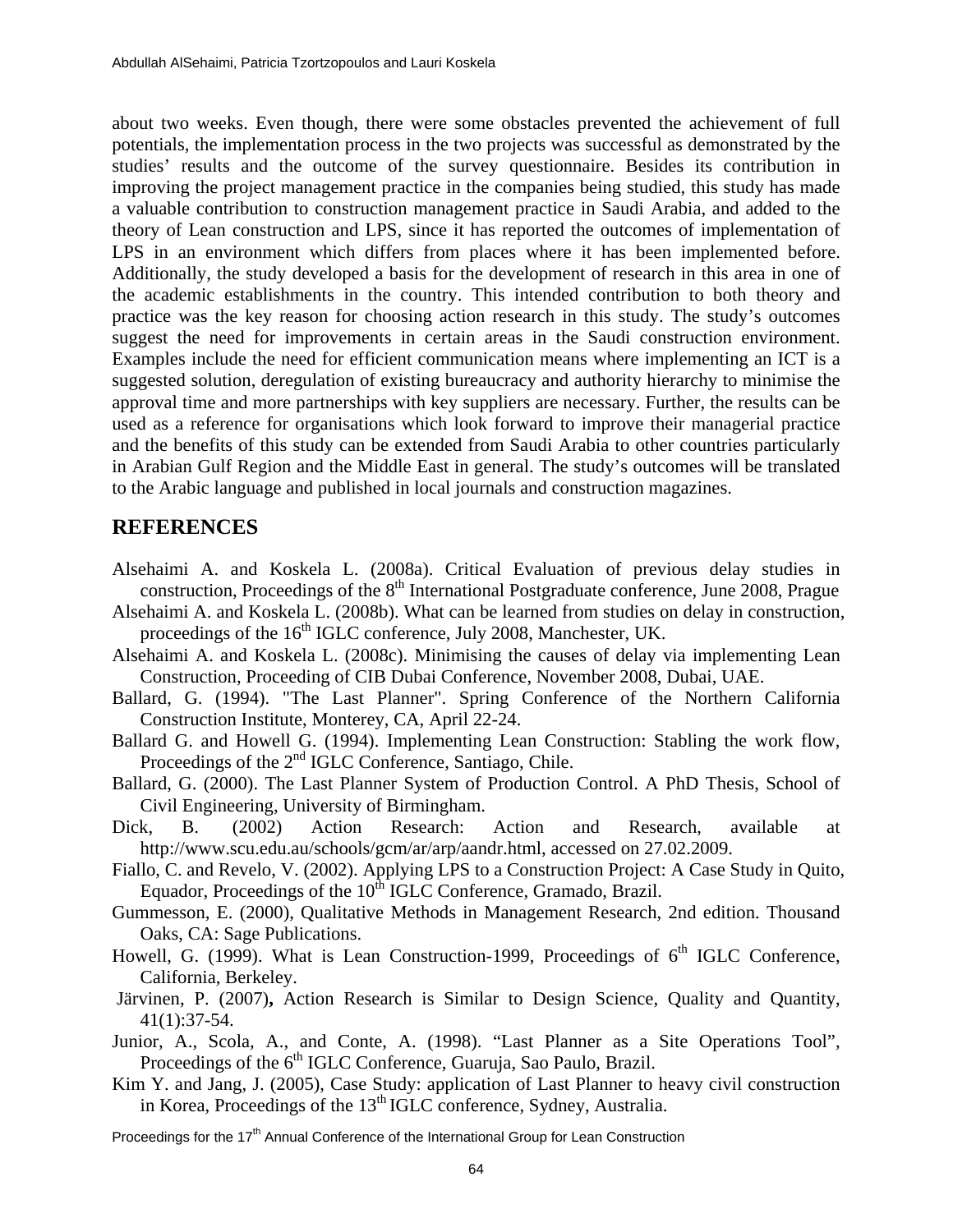- Koskela, L. (2008). Which kind of science is construction management, proceedings of the  $16<sup>th</sup>$ IGLC conference, July 2008, Manchester, UK.
- Koskenvesa, A. and Koskela, L. (2003). Introducing Last Planner: Finnish Experiences, CIB Conference, Helsinki
- Love P., Holt, G. and Li, H. (2002) Triangulation in Construction Management Research, Journal of Engineering, Construction and Architectural Management, 9(4):294-303
- Meed, 2007, Saudi Arabia's six top construction, available at [http://www.meed.com/construction/people/2007/12/saudi\\_arabia\\_construction.html](http://www.meed.com/construction/people/2007/12/saudi_arabia_construction.html), accessed on 25.01.2009.
- Ministry of Public Works (2006), Contractors' Classification, Ministry of Planning, Saudi Arabia.
- Wing, C., Raftery, J. and Walker, A. (1998) Baby and the Bathwater: Research Methods in Construction Management, Construction Management and Economics, 16(1):99-104.